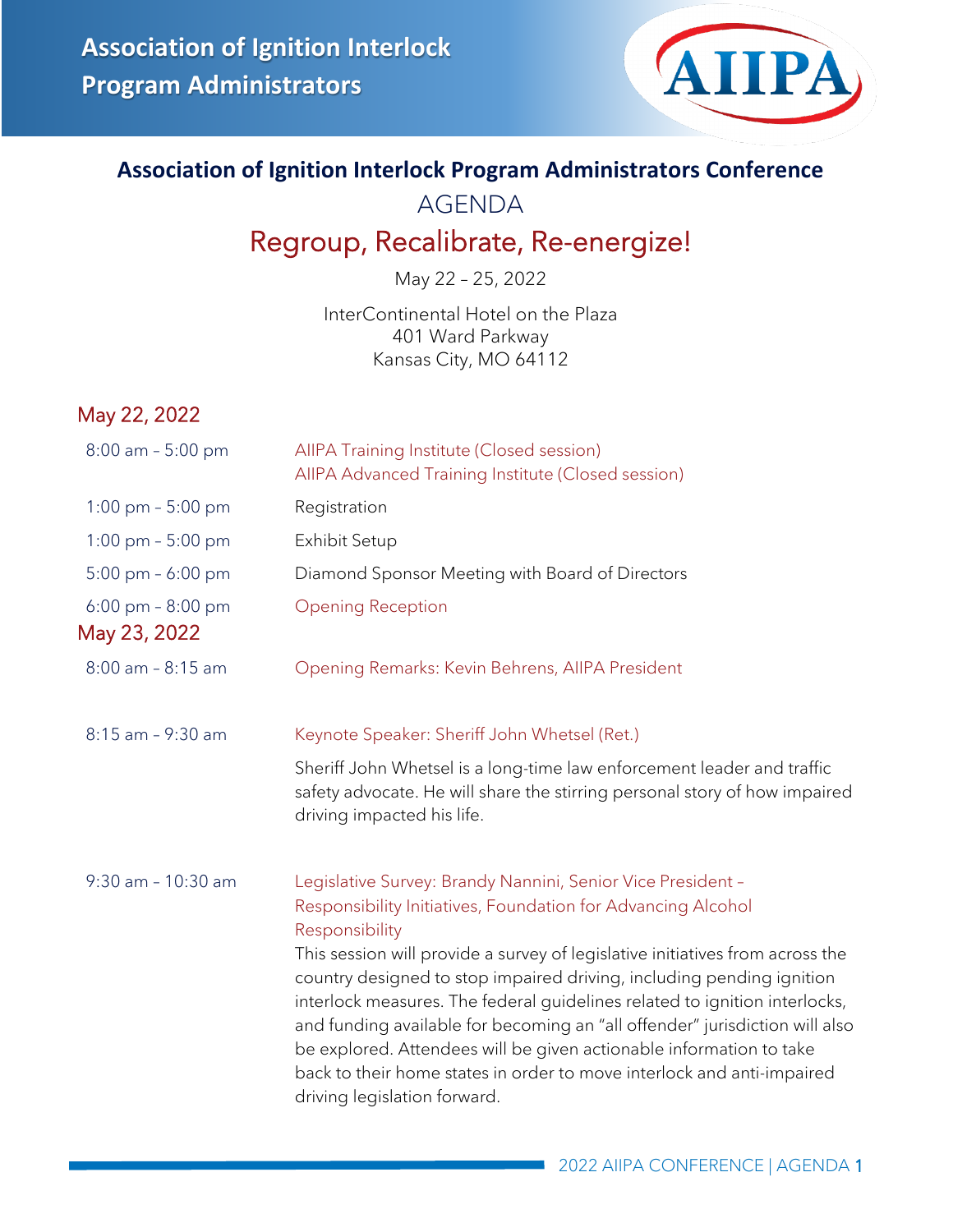# **Association of Ignition Interlock Program Administrators**



| 10:30 am - 11:00 am                  | <b>Break</b>                                                                                                                                                                                                                                                                                                                                                                                                                                                                                                                                                |
|--------------------------------------|-------------------------------------------------------------------------------------------------------------------------------------------------------------------------------------------------------------------------------------------------------------------------------------------------------------------------------------------------------------------------------------------------------------------------------------------------------------------------------------------------------------------------------------------------------------|
| 11:00 am - 12:00 pm                  | Model Legislation Interactive Session #1: Program Authority, Program<br>Structure, and Funding                                                                                                                                                                                                                                                                                                                                                                                                                                                              |
|                                      | This interactive session allows participants to discuss essential<br>components of model interlock legislation relating to required program<br>authority, interaction between the program and other agencies, and<br>funding schemes.                                                                                                                                                                                                                                                                                                                       |
| $12:00 \text{ pm} - 1:00 \text{ pm}$ | Lunch (provided)                                                                                                                                                                                                                                                                                                                                                                                                                                                                                                                                            |
| $12:00 \text{ pm} - 1:00 \text{ pm}$ | Business Meeting, Budget Review, and Election of Board Members                                                                                                                                                                                                                                                                                                                                                                                                                                                                                              |
| 1:00 pm $- 2:00$ pm                  | The Changing Landscape of Impaired Driving: Mark Stodola, APPA<br>Probation Fellow, Jim Eberspacher, NADCP, Julie Seitz, NADCP                                                                                                                                                                                                                                                                                                                                                                                                                              |
|                                      | With the rapid increase in states legalizing recreational marijuana,<br>practitioners need to change assumptions about impaired drivers. A<br>panel of experts in the field of DWI Courts, treatment of substance use<br>disorders and community supervision will discuss trends in impaired<br>driving, recent research in substance treatment and effective supervision<br>strategies of the impaired driving population. Emphasis will be placed in<br>the role of ignition interlock and other technologies with the<br>polysubstance using population. |
| $2:00 \text{ pm} - 2:30$             | <b>Break</b>                                                                                                                                                                                                                                                                                                                                                                                                                                                                                                                                                |
| 2:30 pm - 3:30 pm                    | Model Legislative Interactive Session #2: Monitoring and Reporting of<br>Violations                                                                                                                                                                                                                                                                                                                                                                                                                                                                         |
|                                      | This interactive session will allow participants to discuss essential<br>components of model ignition interlock legislation related to reporting,<br>monitoring, and responding to violations.                                                                                                                                                                                                                                                                                                                                                              |
| 3:30 pm - 5:00 pm                    | <b>Safety Partner Updates</b>                                                                                                                                                                                                                                                                                                                                                                                                                                                                                                                               |
|                                      | Attend to hear updates from the Association's safety partners. Invited<br>partners include the National Highway Traffic Safety Administration,<br>National Transportation Safety Board, Transportation Injury Research<br>Foundation, Mothers Against Drunk Driving, National Association of<br>Drug Court Professionals, American Association of Motor Vehicle<br>Administrators.                                                                                                                                                                          |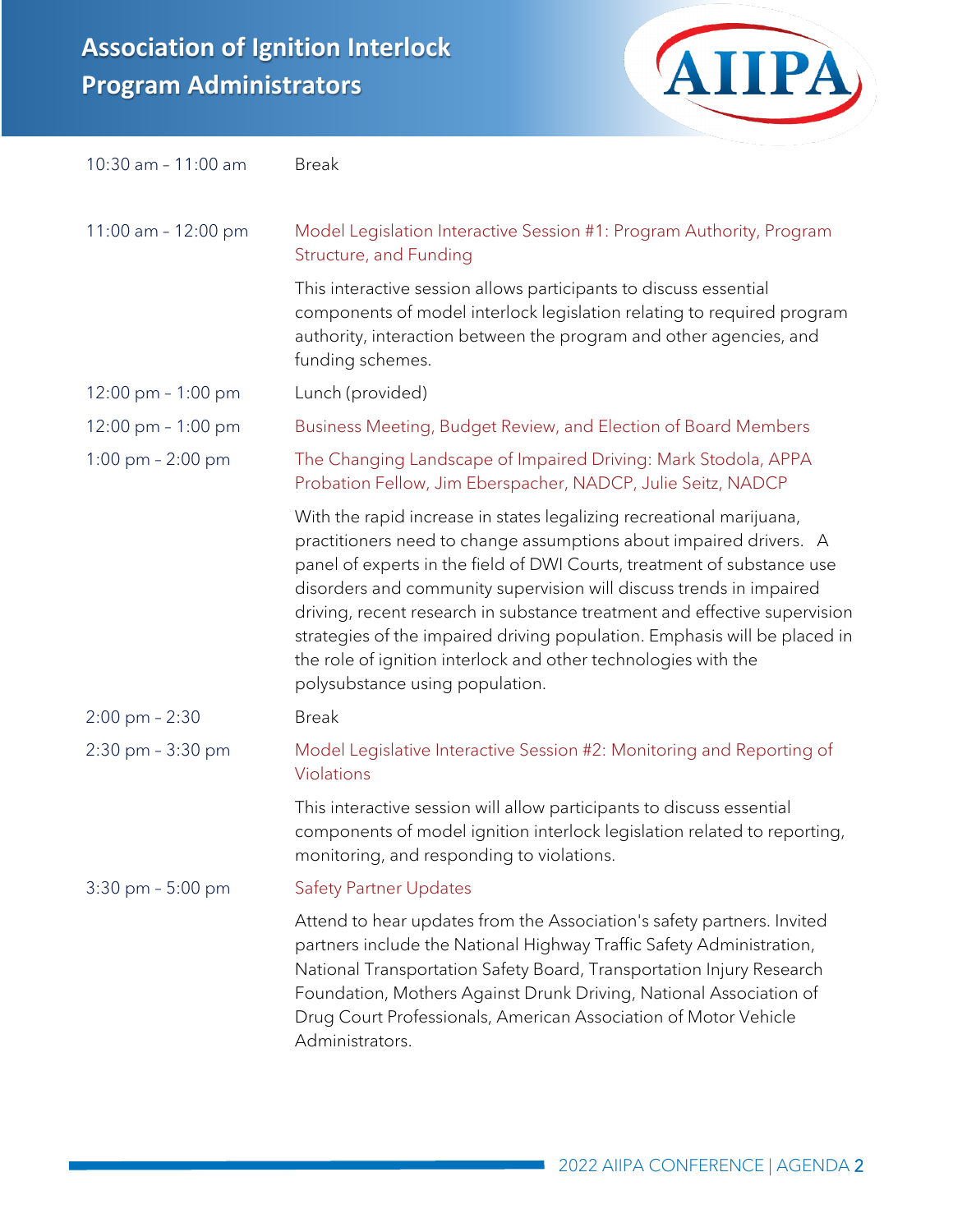# **Association of Ignition Interlock Program Administrators**

### May 24, 2022



| $8:00$ am - 9:00 am    | The use of interlocks in pre-trial situations: Tara Casanova-Powell,<br>Casanova-Powell Consulting<br>Impaired-driving cases can take a long time to resolve in the justice<br>system. Based upon research, we know early intervention is critical to<br>stopping and changing undesirable behavior. This session will review<br>the Foundation for Advancing Alcohol Responsibility's "A Guide to DUI<br>Pretrial Services" highlighting evidence-based and promising practices<br>for delivering interventions to impaired drivers during the pretrial phase<br>utilizing technology including ignition interlock devices to supervise this<br>population during this time. Case studies from jurisdictions around the<br>United States will be examined and recommendations provided to<br>jurisdictions seeking solutions to stopping impaired driving. |
|------------------------|-------------------------------------------------------------------------------------------------------------------------------------------------------------------------------------------------------------------------------------------------------------------------------------------------------------------------------------------------------------------------------------------------------------------------------------------------------------------------------------------------------------------------------------------------------------------------------------------------------------------------------------------------------------------------------------------------------------------------------------------------------------------------------------------------------------------------------------------------------------|
| $9:00$ am - $10:30$ am | Manufacturer Presentation - Emergency Operations In the Time of<br>COVID: Jennifer Johnson, Intoxalock, Ken Denton, Lifesafer, Toby Taylor<br>and Steve Luce, Smart Start.                                                                                                                                                                                                                                                                                                                                                                                                                                                                                                                                                                                                                                                                                  |
|                        | Various manufacturers presented their emergency operations plans at<br>the AIIPA Conference in San Diego in 2019. This session is a follow-up<br>on how those emergency operations plans evolved during the COVID-<br>19 pandemic.                                                                                                                                                                                                                                                                                                                                                                                                                                                                                                                                                                                                                          |
| 10:30 am - 11:00 am    | <b>Break</b>                                                                                                                                                                                                                                                                                                                                                                                                                                                                                                                                                                                                                                                                                                                                                                                                                                                |
| 11:00 am - 12:00 pm    | Model Legislation Interactive Session #3: Key Program Features                                                                                                                                                                                                                                                                                                                                                                                                                                                                                                                                                                                                                                                                                                                                                                                              |
|                        | This interactive session allows participants to discuss essential<br>components of model interlock legislation relating to key program<br>features such as the necessity for a "hard" suspension, program<br>duration, compliance-based removal, all-offender components, medical<br>waiver processes, employer exemption process, and affordability<br>provisions.                                                                                                                                                                                                                                                                                                                                                                                                                                                                                         |
| 12:00 pm $-1:00$ pm    | Lunch (provided)                                                                                                                                                                                                                                                                                                                                                                                                                                                                                                                                                                                                                                                                                                                                                                                                                                            |
| 1:00 pm $- 2:00$ pm    | Enhanced Court Supervision of Alcohol Monitoring and the General<br>Deterrent Effect of Mandatory Alcohol Ignition Interlock Laws: Jim Fell,<br>Principal Research Scientist, NORC at the University of Chicago                                                                                                                                                                                                                                                                                                                                                                                                                                                                                                                                                                                                                                             |
|                        | This session explores enhanced supervision of alcohol monitoring and<br>drug testing for repeat DUI offenders. There will also be a discussion of<br>the general deterrence provided by ignition interlocks along with the<br>results of a study of the ignition interlock laws of various states.                                                                                                                                                                                                                                                                                                                                                                                                                                                                                                                                                          |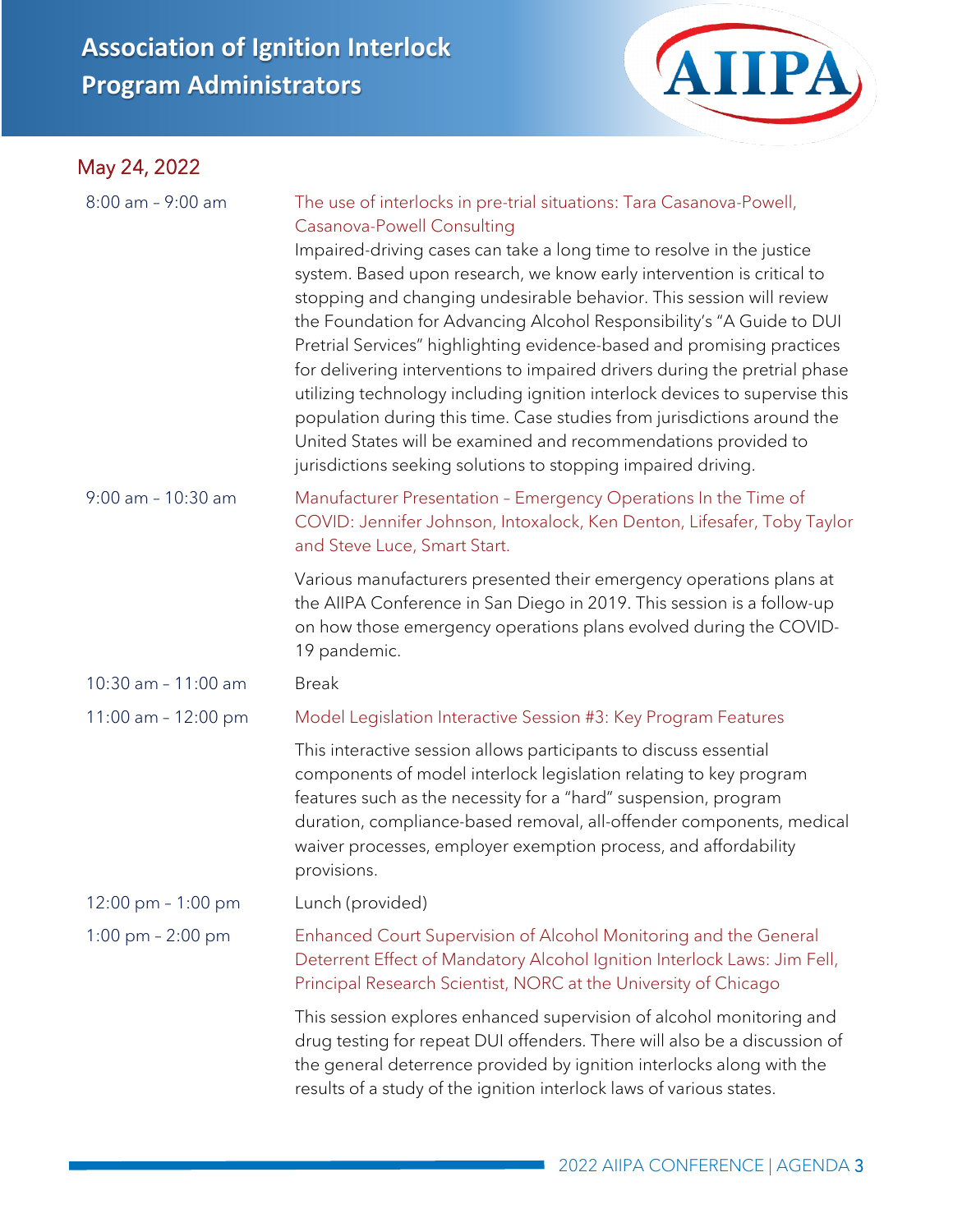

| $2:00 \text{ pm} - 3:00 \text{ pm}$ | The Managing Heavy Drinking Study: Dr. Amy Manning, Pacific Institute<br>for Research and Evaluation                                                                                                                                                                                                                                                                                                                                                                                                  |
|-------------------------------------|-------------------------------------------------------------------------------------------------------------------------------------------------------------------------------------------------------------------------------------------------------------------------------------------------------------------------------------------------------------------------------------------------------------------------------------------------------------------------------------------------------|
|                                     | The Managing Heavy Drinking (MHD Study) research project was an<br>NIAAA funded, multi-year, longitudinal research study that followed<br>participants who were convicted of a drinking and driving offense in Erie<br>County, New York. Final interviews for the MHD Study were conducted<br>as New York State first entered shutdown during the early stages of the<br>COVID-19 Pandemic. An additional interview was approved and added<br>to ask participants about the early impact of COVID-19. |
|                                     | Discussion of the overall MHD study, including bio-marker testing,<br>timeline follow back interviews, interview methods, recruitment and<br>methodology and results from the MHD study will be discussed.                                                                                                                                                                                                                                                                                            |
| $3:00 \text{ pm} - 3:30 \text{ pm}$ | <b>Break</b>                                                                                                                                                                                                                                                                                                                                                                                                                                                                                          |
| 3:30 pm - 5:00 pm                   | Model Legislation Interactive Session #4: Manufacturer, Service Center,<br>and Device Regulation                                                                                                                                                                                                                                                                                                                                                                                                      |
|                                     | This interactive session will allow participants to discuss essential<br>components of model interlock legislation related to oversight of<br>manufacturers, service centers (including technicians), and devices.<br>Quality assurance plans, adoptions of federal and other standards, and<br>inspection authority will be examined.                                                                                                                                                                |
| May 25, 2022                        |                                                                                                                                                                                                                                                                                                                                                                                                                                                                                                       |
| 8:00 am - 9:00 am                   | Champions for Ignition Interlock Legislation - Leandra's Law: Frank<br>Harris, MADD                                                                                                                                                                                                                                                                                                                                                                                                                   |
|                                     | Leandra's Law passed in New York in 2009. Attendees will hear from<br>AIIPA Board Member, Leonard Price and advocate Frank Harris from<br>MADD about the passage of the legislation, lessons learned, and<br>outcomes associated with the legislation.                                                                                                                                                                                                                                                |
| 9:00 am - 10:00 am                  | Organizational Effectiveness: Kevin Behrens, Outgoing AIIPA President                                                                                                                                                                                                                                                                                                                                                                                                                                 |
|                                     | Observations and lessons learned from ten years of involvement in<br>ignition interlock program management.                                                                                                                                                                                                                                                                                                                                                                                           |